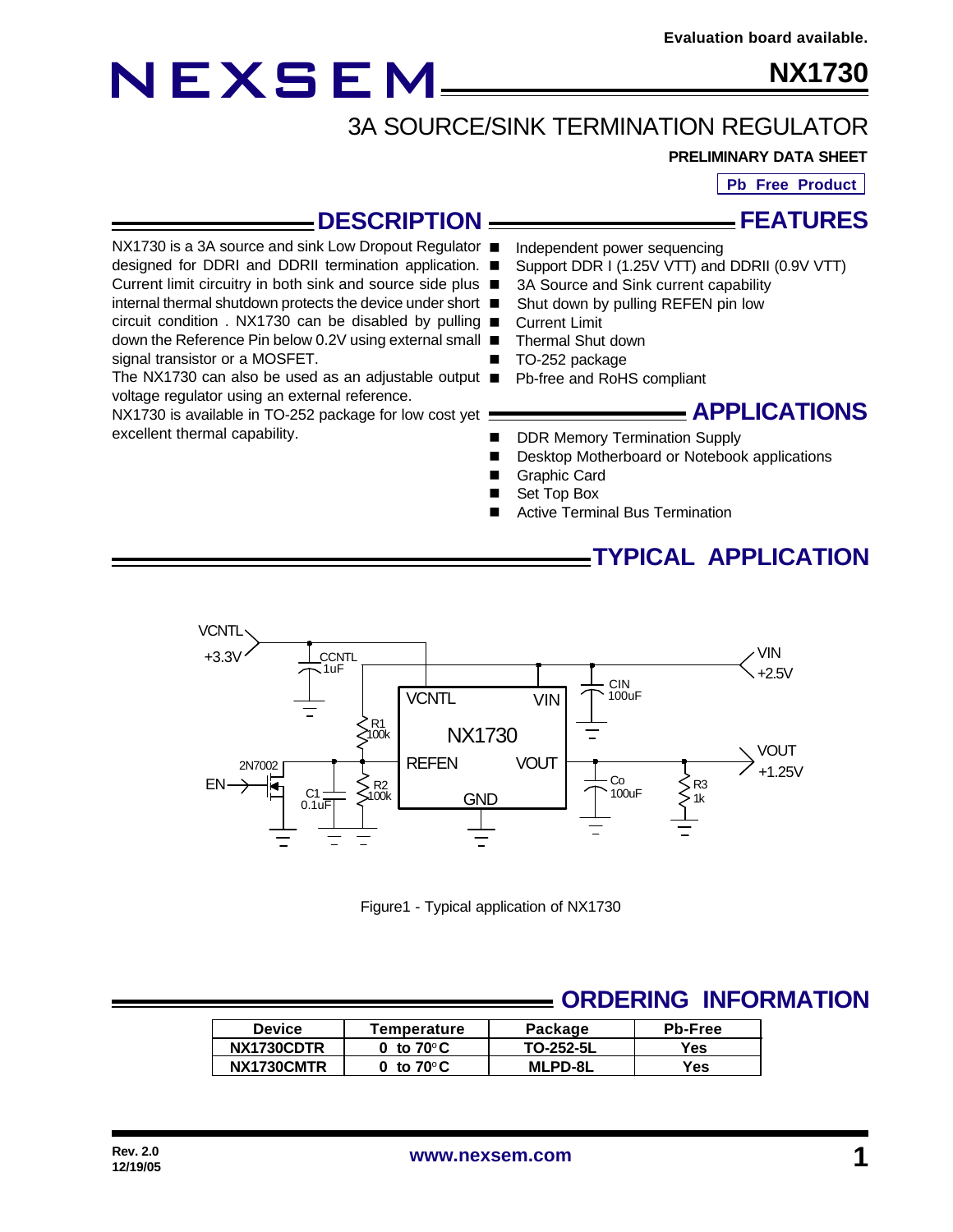## **ABSOLUTE MAXIMUM RATINGS(NOTE1)**

| Power Dissipation @ 25°C                             |  |  |  |
|------------------------------------------------------|--|--|--|
|                                                      |  |  |  |
|                                                      |  |  |  |
| Lead Temperature(Soldering, 10sec.)  260°C           |  |  |  |
|                                                      |  |  |  |
| Operating Junction Temperature Range  -40°C to 125°C |  |  |  |

## **PACKAGE INFORMATION**



## **ELECTRICAL SPECIFICATIONS**

Unless otherwise specified, these specifications apply over V<sub>IN</sub>=2.5V, V<sub>CNTL</sub>=3.3V,V<sub>REFEN</sub>=1.25V,C<sub>OUT</sub>=10uF(ceramic), and  $T_{A} = 25$ °C.

| <b>PARAMETER</b>                                                                              | <b>SYM</b>              | <b>Test Condition</b>                                                       | Min   | <b>TYP</b> | <b>MAX</b> | <b>Units</b>    |
|-----------------------------------------------------------------------------------------------|-------------------------|-----------------------------------------------------------------------------|-------|------------|------------|-----------------|
| <b>Output Offset Voltage</b>                                                                  | $V_{OS}$                | <b>IOUT=0A</b>                                                              | $-20$ | $\Omega$   | 20         | mV              |
| Load Regulation                                                                               | delta_V <sub>LOAD</sub> | $I_L$ : From 0A to 2A<br>I <sub>L</sub> :From 0A to -2A                     | $-20$ | $\Omega$   | 20         | mV              |
| Input Voltage Range(DDRI/II)                                                                  | $V_{IN}$                | Keep $V_{CNTL}>=V_{IN}$ on<br>operation power on and<br>power off sequences | 1.7   | 2.5/1.8    |            | $\vee$          |
|                                                                                               | <b>V<sub>CNTL</sub></b> |                                                                             | 3     | 3.3/5      | 6          |                 |
| Operating Current of VCNTL                                                                    | $I_{\text{CNTL}}$       | No Load                                                                     |       | 0.5        |            | mA              |
| Current In Shutdown Mode                                                                      | <b>I</b> SHDN           | $V_{REFEN} < 0.2V, R_L = 180$ ohm                                           |       | 90         |            | μA              |
| <b>Short Circuit Protection</b>                                                               |                         |                                                                             |       |            |            |                 |
| <b>Current Limit</b>                                                                          | <b>I</b> LIMIT          |                                                                             | 3.1   | 4          |            | A               |
| <b>Over Temperature</b><br><b>Protection</b><br><b>Thermal Shutdown</b><br><b>Temperature</b> | ${\sf T}_{\texttt{SD}}$ | $3.3V < = V_{CNTL} \le 5V$                                                  |       | 150        |            | ℃               |
| <b>Thermal Shutdown</b><br>Temperature                                                        | $dela_TSD$              | $3.3V < = V_{CNTL} < = 5V$                                                  |       | 35         |            | $\rm ^{\circ}C$ |
| <b>Shutdown Function</b><br>Shutdown Threshold Trigger                                        |                         | Ouput=High                                                                  | 0.6   |            |            | $\vee$          |
|                                                                                               |                         | Output=Low                                                                  |       |            | 0.2        |                 |